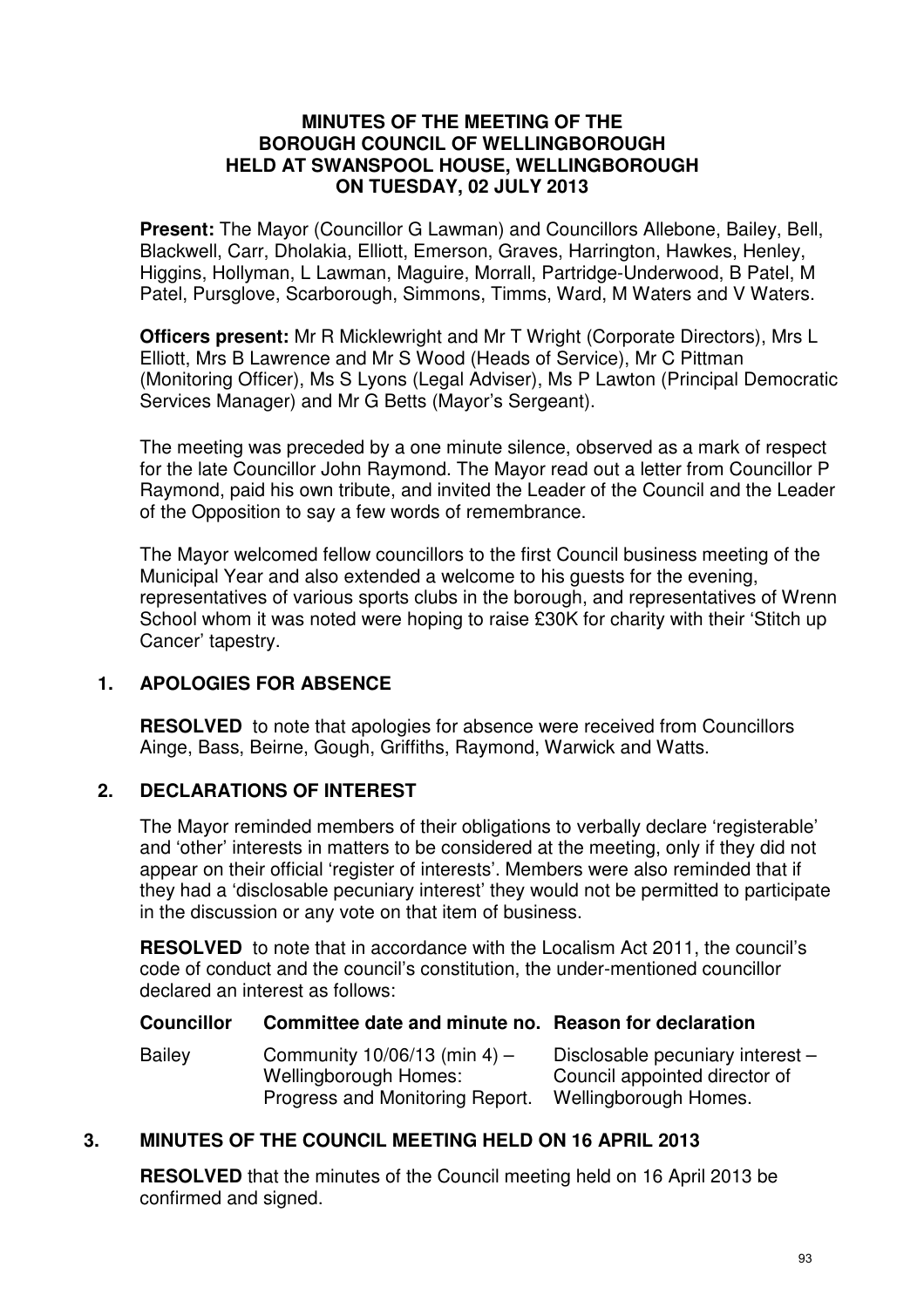#### **4. MINUTES OF THE SPECIAL MEETING OF THE COUNCIL HELD ON 16 MAY 2013**

A correction to the minutes was noted at item 5 – 'Admission of Councillor Geoffrey P Timms as an Honorary Freeman' that the word 'labour' in the first sentence of paragraph two be capitalised to read 'Labour'.

**RESOLVED** that the minutes of the Special Council meeting held on 16 May 2013 (as amended) be confirmed and signed.

#### **5. MINUTES OF THE ANNUAL MEETING OF THE COUNCIL HELD ON 21 MAY 2013**

The Mayor wished it to be noted that, at item 3, he had welcomed new councillors to the meeting, and had also thanked his proposer and seconder.

**RESOLVED** that the minutes of the Annual Council meeting held on 21 May 2013 (as amended) be confirmed and signed.

## **6. QUESTIONS, PETITIONS AND REQUESTS TO ADDRESS THE MEETING**

**RESOLVED** to note that no questions, petitions or requests to address the meeting had been received from the public.

### **7. PLANNING COMMITTEE – 03 APRIL 2013**

An amendment to the minutes was noted at item 21 – 'Planning application WP/2013/0081(FM)' that the address in the title read 'Meadowlands, Hardwick Road, Little Harrowden'.

**RESOLVED** that the minutes of the Planning Committee of 03 April 2013 (as amended) be noted.

## **8. LICENSING SUB-COMMITTEE – 05 APRIL 2013**

**RESOLVED** that the minutes of the Licensing Committee of 05 April 2013 be noted.

#### **9. PLANNING COMMITTEE – 08 MAY 2013**

**RESOLVED** that the minutes of the Planning Committee of 08 May 2013 be noted.

## **10. STANDARDS ASSESSMENTS SUB-COMMITTEE – 20 MAY 2013**

**RESOLVED** that the minutes of the Standards Assessments Sub-Committee of 20 May 2013 be noted.

## **11. LICENSING SUB-COMMITTEE – 14 JUNE 2013**

**RESOLVED** that the minutes of the Licensing Committee of 14 June 2013 be noted.

### **12. AUDIT COMMITTEE – 26 MARCH 2013**

The minutes of the Audit Committee of 26 March 2013 were received.

**RESOLVED** that the minutes of the Audit Committee of 26 March 2013 be adopted.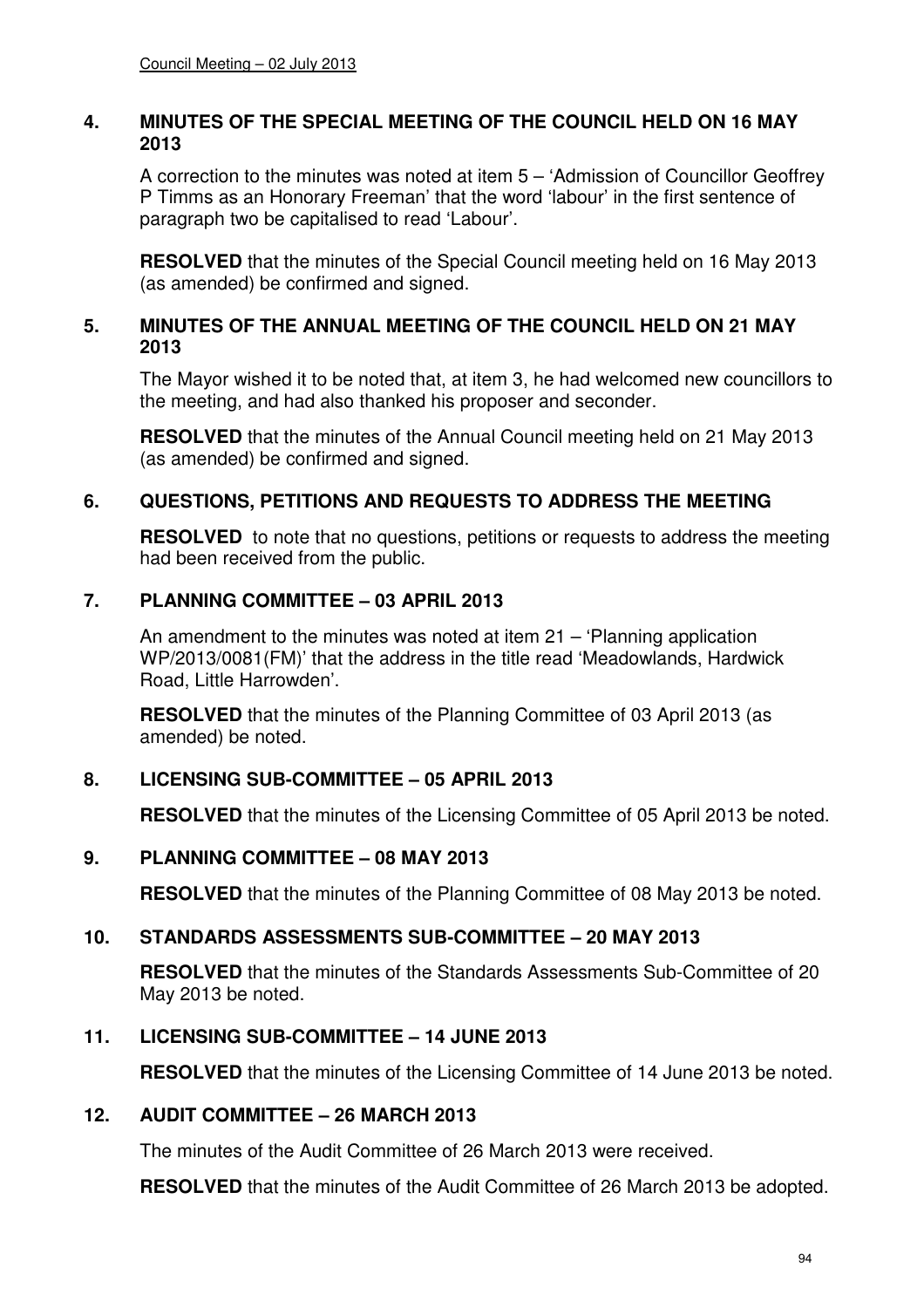## **13. LICENSING COMMITTEE – 11 APRIL 2013**

The minutes of the Licensing Committee of 11 April 2013 were received. The committee chairman reminded members of two vacancies on Licensing Committee, and that they should contact their Group Leader if they wished to be considered to sit on the committee.

**RESOLVED** that the minutes of the Licensing Committee of 11 April 2013 be adopted.

### **14. COMMUNITY COMMITTEE – 10 JUNE 2013**

The minutes of the Community Committee of 10 June 2013 were received.

Concern was raised in relation to item 7 – 'Wellingborough Community Safety Update – Annual Review' in relation to the reporting of crime statistics and the absence of a separate category for recording hate crime. The committee chairman confirmed that a request had been made by the committee for this type of reporting, and it was the intention that the next set of figures reported to Community Committee would include a hate crime reporting category if this information could be extracted from the data held by the police.

A point of order was raised in relation to the committee chairman's assertion that the provision of hate crime information to all future meetings had been agreed at the meeting of 10 June, and that this had not been reflected in the minutes.

**RESOLVED** that the minutes of the Community Committee of 10 June 2013 (as amended) be adopted.

#### **15. DEVELOPMENT COMMITTEE – 11 JUNE 2013**

The minutes of the Development Committee of 11 June 2013 were received.

A correction to the minutes was noted at item 5 – that the title should read 'Adoption of trees and landscape supplementary planning document'.

**RESOLVED** that the minutes of the Development Committee of 11 June 2013 (as amended) be adopted.

#### **16. RESOURCES COMMITTEE – 12 JUNE 2013**

The minutes of the Resources Committee of 12 June 2013 were received.

**RESOLVED** that the minutes of the Resources Committee of 12 June 2013 be adopted.

## **17. OVERVIEW AND SCRUTINY COMMITTEE – 17 JUNE 2013**

The minutes of the Overview and Scrutiny Committee of 17 June 2013 were received.

Reference was made to item 4 – 'Castle Arts Centre' and to item 5 – 'Sport and Leisure Performance' both of which, it was pointed out, had appeared on the agenda of the Community Committee as well as the agenda of the Overview and Scrutiny Committee. It was suggested that this presented a duplication of work for members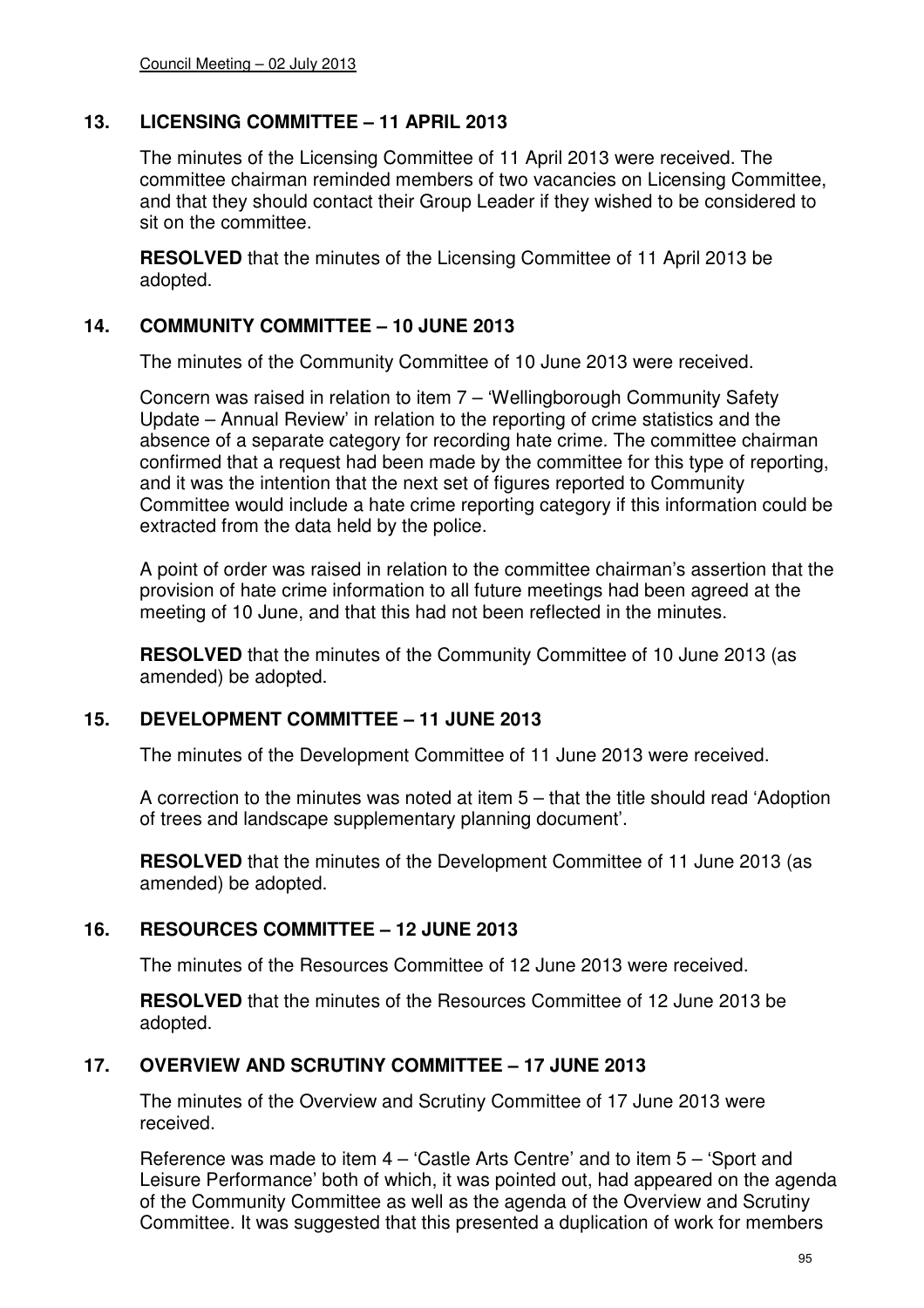and officers. The committee chairman responded by stating that the two committees had significantly different terms of reference, one policy and the other scrutiny, and it was paramount that the Council paid adequate attention to scrutiny of services funded by public money and held the providers of those services to account.

An update was provided in relation to item 4 – 'Castle Arts Centre' in respect of the additional energy costs incurred due to issues with the boiler. It was noted that the May 2013 figures for energy costs had reduced significantly and were now moving in the right direction.

**RESOLVED** that the minutes of the Overview and Scrutiny Committee of 17 June 2013 be adopted.

### **18. REPORT OF THE DIRECTOR OF SERVICES: EAST MIDLANDS DECLARATION ON AFFORDABLE HOUSING**

The annexed circulated report of the Director of Services was received seeking approval to sign up to the East Midlands Declaration on Affordable Housing.

A point of order was raised as to why this report had been presented directly to Council, and not via a policy committee. The Leader of the Council responded by stating that it was at his discretion that the report be put before Council; he reiterated his commitment to the principles of the declaration, and moved the resolution as printed.

The Leader of the Opposition seconded the motion and endorsed the principles of the declaration, stating his support for the commitment to increasing the delivery of affordable housing in the borough.

**RESOLVED** that the Council sign up to the East Midlands Declaration on Affordable Housing.

# **19. REPORT OF THE CHIEF EXECUTIVE: NOTABLE ACTIVITIES AND EVENTS**

The annexed circulated report of the Chief Executive was received, providing details of notable activities relating to the council's PRIDE objectives. A number of councillors commented on the initiatives reported therein, with specific reference being made to the following:

- Waendel weekend thanks to the Community Support team for organising a successful event which had brought a large number of international visitors to the borough; thanks also to fellow councillors who had supported the event and worked hard to encourage young people to take part;
- Investors in People congratulations to the Chief Executive and the management team on their success in Investors in People re-accreditation;
- Wittlich visit noted that representatives from the town of Zossen were also in attendance; the Mayor had been presented with a certificate to celebrate 20 years of twinning and thanking 'Wellingborough' for its 'continued deep friendship'; noted that the Wittlichers return visit to Wellingborough would probably take place on 14-15 February 2014; noted that discussions had begun to re-start school exchange visits; the Mayor was congratulated on a successful weekend, including delivering his speech in German!;
- Minerva Way fitness zone –hoping to encourage people to lead healthy lifestyles;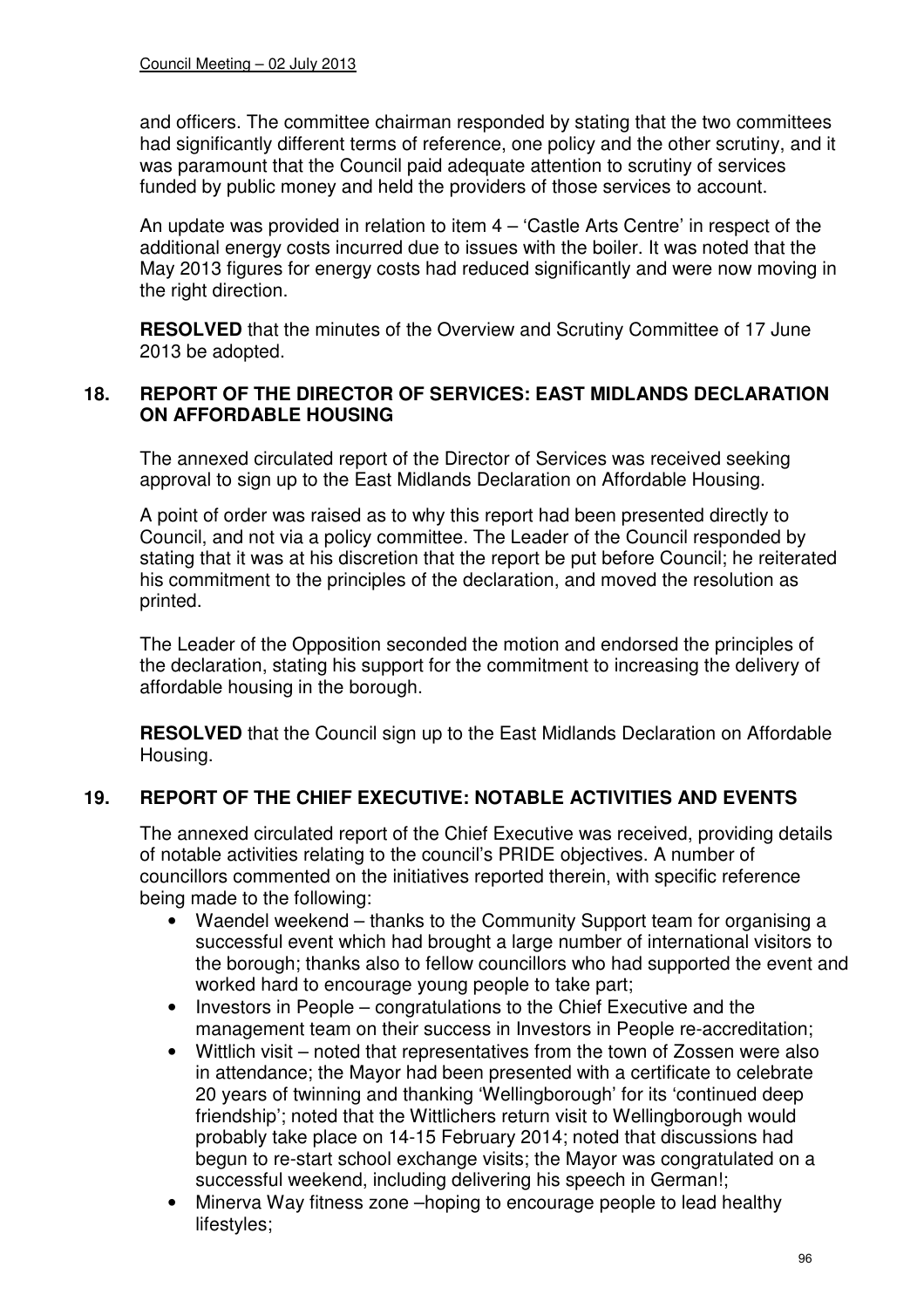- Shelley Road multi-court congratulations to the young people who came up with the idea; Queensway councillors commended for their determination in bringing this initiative to fruition; thanks to Community Support team for their timely and hard work, and to the Mayor for his support in opening the event;
- No cold-calling zone noted that Trading Standards were a major partner in this initiative; a number of councillors spoke in support of the scheme; agreed a letter be sent to the Police and Community Safety Partnership to request funding to extend the initiative throughout the borough; agreed a Members' Briefing Note be circulated to inform members of the parameters of the initiative;
- Continental market successful event, should encourage more of this type of activity in the town;
- Fraud prosecutions thanks to officers for their vigour in bringing the prosecution; noted that a further prosecution was being pursued for benefit fraud totalling approximately £82K; agreed that a Members' Briefing Note be circulated providing information on the fraud prosecution process, and the recovery of monies owed to the council;
- Northamptonshire Military Covenant noted that the event took place on 18 June 2013;
- Armed Forces Day the Mayor thanked fellow councillors who attended this very worthwhile event;
- Party weekend members were invited to support the Carnival and Party in the Park; noted that there would be councillor surgeries held in the council marquee in Croyland Park on the Sunday.

**RESOLVED** that the report be noted.

## **20. MEMBERS' QUESTIONS/MOTIONS**

**RESOLVED** to note that no questions/motions had been received from members.

## **21. CORRESPONDENCE, COMMUNICATIONS AND OTHER BUSINESS**

**RESOLVED** to note that there was no correspondence, communications or other business to consider.

The Mayor invited his guests and fellow councillors to the Parlour for refreshments immediately after the meeting.

where the contract of the contract of the Mayor Mayor

The meeting closed at 8.05 pm.